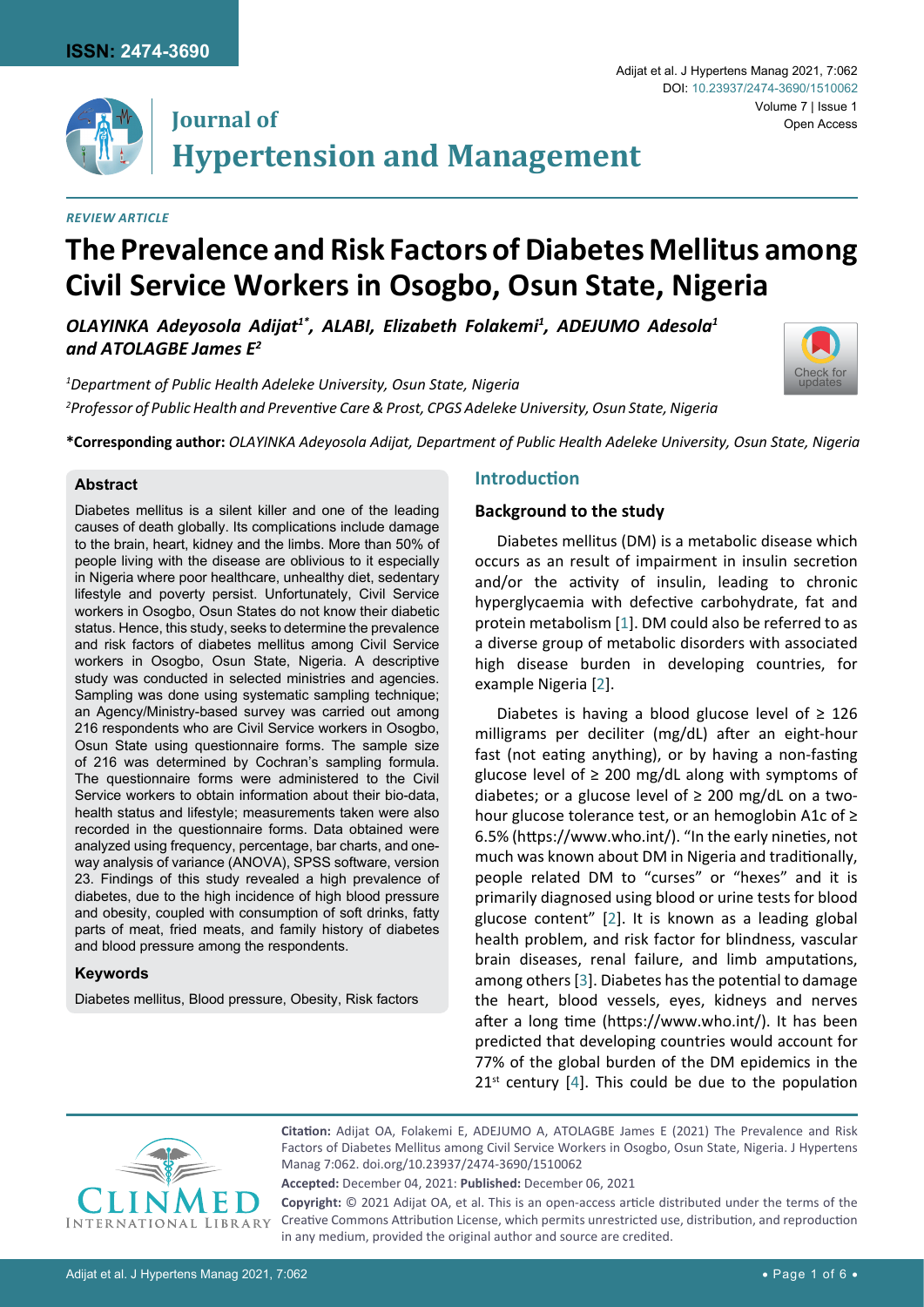growth, consumption of junk foods, obesity and sedentary lifestyles [[5](#page-5-4)].

In Nigeria, the current prevalence of DM among adults aged 20-69 years is 1.7% [[6](#page-5-5)]. There is a general perception that the IDF is highly under reporting the prevalence rate and impact of DM in Nigeria owing to the fact that their data are derived represent assumption form the information gathered from the reported cases from other countries [\[7\]](#page-5-6). A prevalence rate of 2% to 12% has been reported in Nigeria by some researchers [\[7\]](#page-5-6). A few studies have reported the prevalence rate of DM in Nigeria; the Nigerian National Non-communicable Diseases (NCD) survey in 1992, where DM had a prevalence rate of 2.2% [\[7\]](#page-5-6), and recently, a prevalence rate of 4.6% among Ijegun-Isheri Osun residents in Lagos State, among others.

There is an increasing prevalence of diabetes worldwide [[8](#page-5-7)]. Over 5 million people suffer from the disease in Africa and a geometric increase to 15 million by 2025 has been predicted [\[8\]](#page-5-7). In Nigeria the prevalence varies from 0.65% to 11.0% [[9](#page-5-8)]. Many cases of diabetes are undiagnosed in Nigeria due to poverty and inadequate access to health care [\[10](#page-5-9)]. Fifty percent or more of those with the disease are unaware of their condition (IDF) 2014. However, the purpose of this study is to determine the prevalence rate and risk factors of diabetes mellitus among Civil Service workers in Osogbo, Osun State, Nigeria.

### **Statement of research problem**

Diabetes is a prolonged disease with debilitating effect on man [[11\]](#page-5-10), about 415, 14.2 and 1.56 million people are diabetic globally, in Africa and Nigeria, respectively. The Nigerian prevalence rate has been predicted to double by 2040. Diabetics suffer from many health problems because the disease is a risk factor for a number of complications. The disease kills more people every year than breast cancer and AIDS combined. Many individuals who struggle with obesity develop diabetes. It has been reported that everyone in the country could develop diabetes, especially those who have substituted active lifestyles for exhibit sedentary lifestyles (such as hiring others as labour in farming activities, use of machines, and replacement of walking and using bicycles, with using motorcycles and cars). Many have also adopted Western diets. These risk factors are common in urban areas such as Osogbo, characterized with a large number of Civil Service workers. There is, therefore, a need to determine the prevalence of diabetes and its associated risk factors among Civil Service workers in Osogbo.

# **Objectives of the study**

The main objective of is to determine the prevalence rate and risk factors of diabetes mellitus among Civil Service workers in Osogbo, Osun State, Nigeria.

The specific objectives of this study include:

- i. To describe the prevalence of diabetes among Civil Service workers in Osogbo, Osun state.
- ii. To determine whether risk factors (namely blood pressure and obesity) is associated with diabetes among Civil Service workers in Osogbo, Osun state.
- iii. To determine whether risk factors (namely eating habits and lifestyle) is associated with diabetes among Civil Service workers in Osogbo, Osun state.

## **Research Methodology**

The research was carried out within Osogbo metropolis in Osun State Nigeria. This comprises of three Local Governments, which are Osogbo, Olorunda and Egbedore Local Government Areas. A descriptive non-experimental design was adopted for this study, the purpose of which is to determine the prevalence of diabetes among Civil Service workers in Osogbo, and to enable the researcher to discuss and explain the result in simple descriptive and explanatory approach. The target populations are Civil Servants currently working within Osogbo, Osun State. Osogbo, a pre-colonial Yoruba town in the southwestern part of Nigeria, and the capital city of Osun State in 1991. It is located at Longitude 40 34' 0 and Latitude 70 46' 0" North" East. It shares a boundary with Iragbiji, Ikirun, Ilesa, Egbedore, and Ede. The city became a commercial hub in 1907 when the Nigerian railway was founded with rail line transversing the city [[12](#page-5-11)]. The population of Osogbo Local Government Area was estimated to be 187, 693 in 2012 and a total land area of 2,875 square kilometer [\[12](#page-5-11)].

Cochran's formula was used to calculate the sample size because of ease of operation.

$$
n = \frac{Z^2 pq}{e^2}
$$

where,

n = minimum sample size,

 $Z = 2.326$  (for 98% confidence interval),

p = estimated prevalence of diabetes to be 10.0%,

 $q = 1 - p$  and

e = margin of error to be 1.5%.

$$
n = \frac{2.326^2 \times 10.0 \times (1 - 10)}{1.5^2}
$$
  

$$
n = \frac{5.4103 \times 10.0 \times 9}{2.25}
$$
  
n = 216.412  
n = 216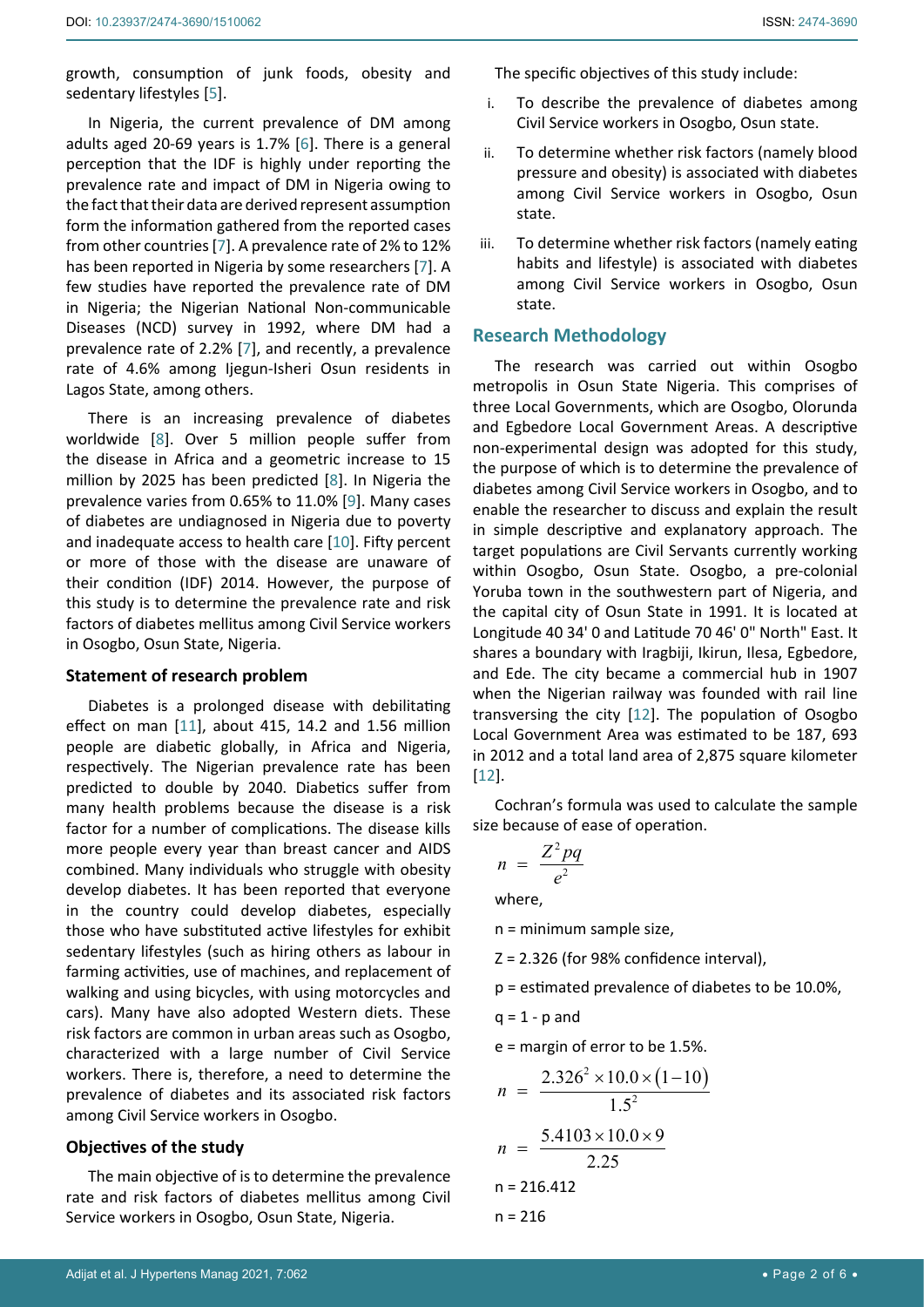| S/N | <b>Ministry/Agency</b>                          | <b>Number of Civil</b><br><b>Service Workers</b> | <b>Expected</b><br><b>Respondents</b> |
|-----|-------------------------------------------------|--------------------------------------------------|---------------------------------------|
|     | Ministry of Agriculture and Food Security       | 234                                              | 46                                    |
| 2   | Ministry of Home Affairs, Culture and Tourism   | 165                                              | 32                                    |
| 3   | Ministry of Health                              | 210                                              | 41                                    |
| 4   | Ministry of Economic Planning and Development   | 75                                               | 15                                    |
| 5   | Osun State Agricultural Development Corporation | 87                                               | 17                                    |
| 6   | Osun State Internal Revenue Service             | 257                                              | 50                                    |
| 7   | Osun State Property Development Corporation     | 52                                               | 10                                    |
| 8   | Osun State Independence Electoral Commission    | 25                                               | 5                                     |
|     | <b>Total</b>                                    | 1105                                             | 216                                   |

<span id="page-2-0"></span>**Table 1:** Details of respondent at the various ministries and agencies at Osogbo, Osun state.

10% of the value of n was added to replace the loss or incomplete questionnaires (10% of n = 21.6 = 22). Therefore, a total of 238 questionnaires were distributed.

The Cochran's sampling formula showed that the study required a minimum of 216 respondents for validity.

The method used to collect data involves the systematic sampling technique from government agencies based on the number of Civil Service workers in each Ministry/Agency. The questionnaire was administered to the respondents and the researcher went back to collect them after they were filled. The respondent was selected by approaching Heads of Government Ministries and Agency. Data obtained from the study was analyzed using statistical package for social service (SPSS) version 23, employing the use of simple frequency, percentages, charts and tables.

According to the Cochran's sampling formula, the expected number of sample for this study is 216; as such, the number of respondent will be ratified in relation to 216 in order to obtain the expected number of respondent (216).

Expected respondent = (Number of staff/total staff in all Agencies and Ministries) × 216

#### **Measurement of blood glucose**

One Touch glucometer was used to determine the respondents' blood sugar (RBS) in their capillary blood samples according to the method of Aynalem and Zeleke [[13\]](#page-5-12). The instrument uses a capillary blood sample, which is set to plasma serum standard, showing result in plasma glucose values. This measurement was carried out immediately and the results recorded in the questionnaire.

#### **Measurement of blood pressure**

Using digital automatic sphygmomanometer [andom], systolic and diastolic blood pressure of the respondents' was measured in mm/Hg. This measurement was carried out immediately, and the results recorded in the questionnaire.

The weight and height was measured and recorded, body mass index was calculated using the weight in kilograms divided by the square of the height in meters (kg/m2 ).

#### **Results**

The Demographic characteristics of the respondents as shown in [Table 1](#page-2-0), Participants in this study are made up of 48% males and 52% females. The highest number of respondent in this study is 90 (40.7%) in the age range of 51-60 years-old, followed by 74 (34.3%) participants with age range of 41-51 years-old, while the least number of respondents were 2 of the age range of 61-65 years-old. Married individuals of 192 (88.9%) dominated the respondents, followed by single individuals of 20 (9.3%), while only 2 (0.9%) of the respondents were either unmarried or separated. More than 90% of the participants had formal education, with 131 (60.6%) has one degree or the other degree, 32 (14.8%), 24 (11.1%) and 12 (5.6%) had secondary, postgraduate and primary education, respectively. Only 17 (7.9%) of the respondent do not have formal education. The total number of respondents of 34 (15.7%), 30 (13.9%), 42 (19.4%), 38 (17.6%) and 38 (17.6%), were obtained from Health, Economic planning and budget, Agriculture, and Culture and tourism, respectively, among others.

This study revealed that 148 (65.5%) of the respondents comprising 62 (28.7%) males and 86 (39.8%) females; 136 (63%) of the respondents which is made up of 48 (22.2%) males and 88 (40.7%) females, 148 (68.5%) (64 (29.6%) male and 84 (38.9%) female, and 118 (54.6%) which comprises 46 (21.3%) and 72 (33.3%), consume vegetables, fruits, fibre-rich food and fatty parts of meat or ponmo, respectively on a regular basis ([Table 2](#page-3-0)). About 40 (18.5%) comprising 22 (10.2%) male and 18 (8.3%) female, and 52 (24.1%) which is made up of 24 (11.1%) male and 28 (13%), represents lower number of respondents who engage in the regular consumption of soft drinks and fried meats, respectively.

It was also observed from the study that 128 (59.3%) use palm oil for cooking their meal, this involve 60 (27.8%) male and 68 (31.5%) female respondents. About 86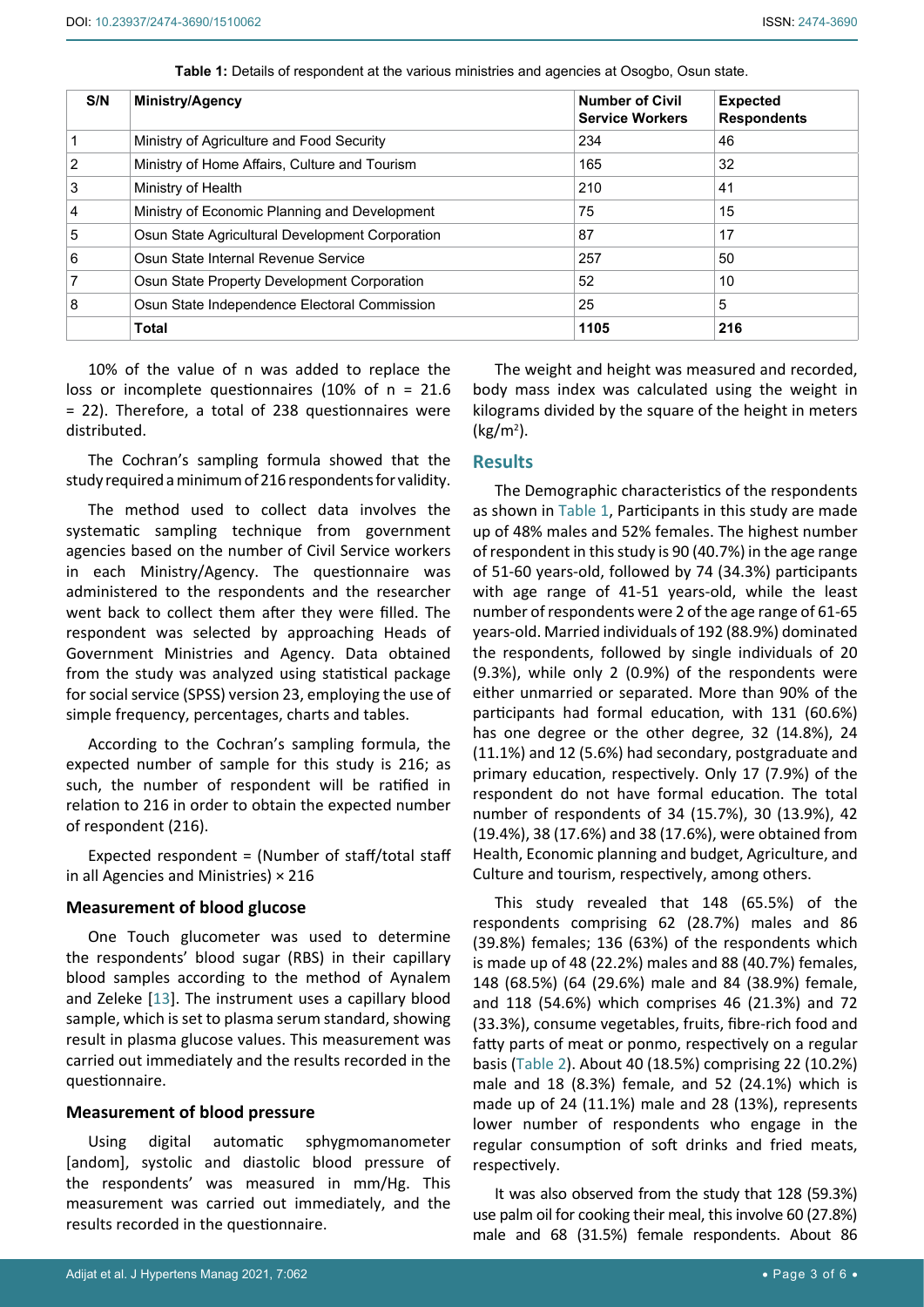| <b>Variables</b>       |                                     | <b>Frequency</b> | Percentage (%) |
|------------------------|-------------------------------------|------------------|----------------|
| <b>Sex</b>             | Male                                | 104              | 48             |
|                        | Female                              | 112              | 52             |
| Age group (years)      | 20-30                               | 16               | 7.4            |
|                        | $31 - 40$                           | 34               | 15.7           |
|                        | 41-50                               | 74               | 34.3           |
|                        | 51-60                               | 90               | 40.7           |
|                        | 61-65                               | $\overline{2}$   | 0.9            |
| <b>Marital Status</b>  | Single                              | 20               | 9.3            |
|                        | Married                             | 192              | 88.9           |
|                        | Unmarried                           | $\overline{c}$   | 0.9            |
|                        | Separated                           | $\overline{2}$   | 0.9            |
| <b>Education</b>       | No Formal Education                 | 17               | 7.9            |
|                        | <b>Primary School</b>               | 12               | 5.6            |
|                        | Secondary                           | 32               | 14.8           |
|                        | Degree Holder                       | 131              | 60.6           |
|                        | Postgraduate                        | 24               | 11.1           |
| <b>Ministry/Agency</b> | Health                              | 34               | 15.7           |
|                        | <b>Economic Planning and Budget</b> | 30               | 13.9           |
|                        | Agriculture                         | 42               | 19.4           |
|                        | <b>Culture and Tourism</b>          | 38               | 17.6           |
|                        | Others                              | 72               | 33.3           |
| <b>Monthly Income</b>  | 30,000-40,000                       | 86               | 39.8           |
|                        | 41,000-50,000                       | 46               | 22.7           |
|                        | 51,000-60,000                       | 38               | 17.6           |
|                        | 61,000-70,000                       | 20               | 9.3            |
|                        | 71,000 and Above                    | 26               | 12             |

<span id="page-3-0"></span>**Table 2:** Demographic characteristics of respondent in the study.

Total number of participants = 216

<span id="page-3-1"></span>**Table 3:** Frequency and percentage (%) consumption of some food, fruits and vegetables.

|                                 | <b>Always</b>                              | <b>Sometimes</b>                           | <b>Never</b>                             |
|---------------------------------|--------------------------------------------|--------------------------------------------|------------------------------------------|
| Vegetables                      | 148 (68.5): M - 62 (28.7) F - 86<br>(39.8) | 68 (31.5): M - 38 (17.6) F - 30<br>(13.9)  |                                          |
| Fruits                          | 136 (63): M - 48 (22.2) F - 88 (40.7)      | 80 (37.0): M - 52 (24.1) F - 28<br>(13.0)  |                                          |
| Fibre-Rich Food                 | 148 (68.5): M - 64 (29.6) F - 84<br>(38.9) | 66 (30.6): M - 34 (15.7) F - 32<br>(14.8)  | $2(0.9)$ : M - 2 $(0.9)$ F - 0 $(0)$     |
| Soft Drink                      | 40 (18.5): M - 22 (10.2) F - 18 (8.3)      | 156 (72.2): M - 68 (31.5) F - 88<br>(40.7) | 20 (9.3): M - 10 (4.6) F -<br>10(4.6)    |
| <b>Fried Neat</b>               | 52 (24.1): M - 24 (11.1) F - 28 (13.0)     | 150 (69.4): M - 76 (35.2) F - 88<br>(40.7) | 14 (6.5): M - 2 (0.9) F - 12<br>(5.6)    |
| Fatty Part of Meat and<br>Ponmo | 118 (54.6): M - 46 (21.3) F - 72<br>(33.3) | 86 (39.8): M - 48 (22.2) F - 38<br>(17.6)  | 12 (5.6): $M - 4$ (1.9) $F - 8$<br>(3.7) |
| <b>Cooking Oil</b>              | Vegetable Oil                              | Palm Oil                                   | <b>Butter</b>                            |
|                                 | 86 (39.8): M - 40 (18.5) F - 46 (21.3)     | 128 (59.3): M - 60 (27.8) F - 68<br>(31.5) | 2 (0.9): M - 0 (0) F - 2 (0.9)           |

Total number of participants = 216; M-Male; F-Female

(39.8%) comprising 40 (18.5%) male and 46 (21.3%) female respondents. Only 2 (0.9%) of the respondents which are female cook with butter ([Table 3](#page-3-1)). The result of this study showed that only 8 (3.7%) of the respondents who are all male smoke cigarette, and only 4 (1.9) of them smoke between 2-4 sticks of cigarette per day ([Table 4\)](#page-4-0).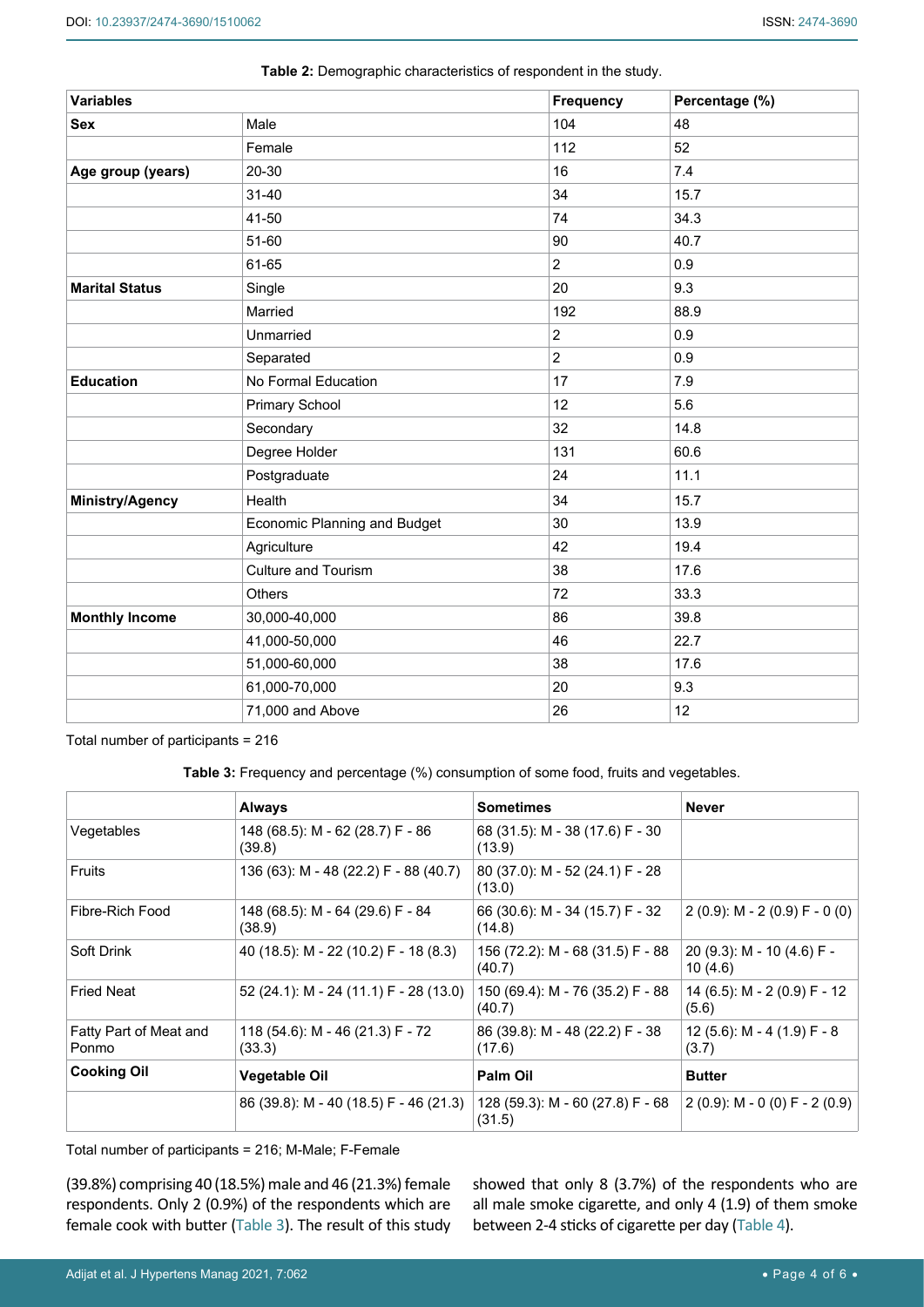<span id="page-4-0"></span>**Table 4:** Lifestyle of respondents in relation to cigarette smoking.

|                      | Yes                             | No                                      |  |
|----------------------|---------------------------------|-----------------------------------------|--|
| Cigarette Smoking    | $(8(3.7): M - 8(3.7) F - 0(0))$ | 208 (96.3): M- 102 (47.2) F- 116 (53.7) |  |
|                      | 2-4 sticks                      | 4-7 sticks                              |  |
| Cigarette Sticks/Day | 4 (1.9): M - 4 (1.9) F - 0 (0)  | 2 (0.9): M - 2(0.9) F - 0 (0)           |  |

Total number of participants = 216; M- Male; F- Female.

<span id="page-4-1"></span>

<span id="page-4-2"></span>

About 6 (2.8%) comprising 4 (1.9%) and 2 (0.9%) of the respondents consume alcohol regularly, while 52 (24.1%) made up of 28 (13%) males and 24 (11.1%) females of the respondents engage in regular exercise [\(Figure 1\)](#page-4-1).

The result of this study showed that significantly higher number of female respondents 42 (19.4%) were obese in comparison to 18 (8.3%) males among the 60 (27.8%) of the obese respondents ([Figure 2](#page-4-2)). However, the same number of 26 (12%) male and 26 (12%) female respondents have high blood pressure, comparable number of 12 (5.6%) male and 10 (4.6%) have high blood glucose [\(Figure 3](#page-5-13)).

#### **Limitations**

The study could not cover more ministries and agencies due to time constraints. Also, there poor